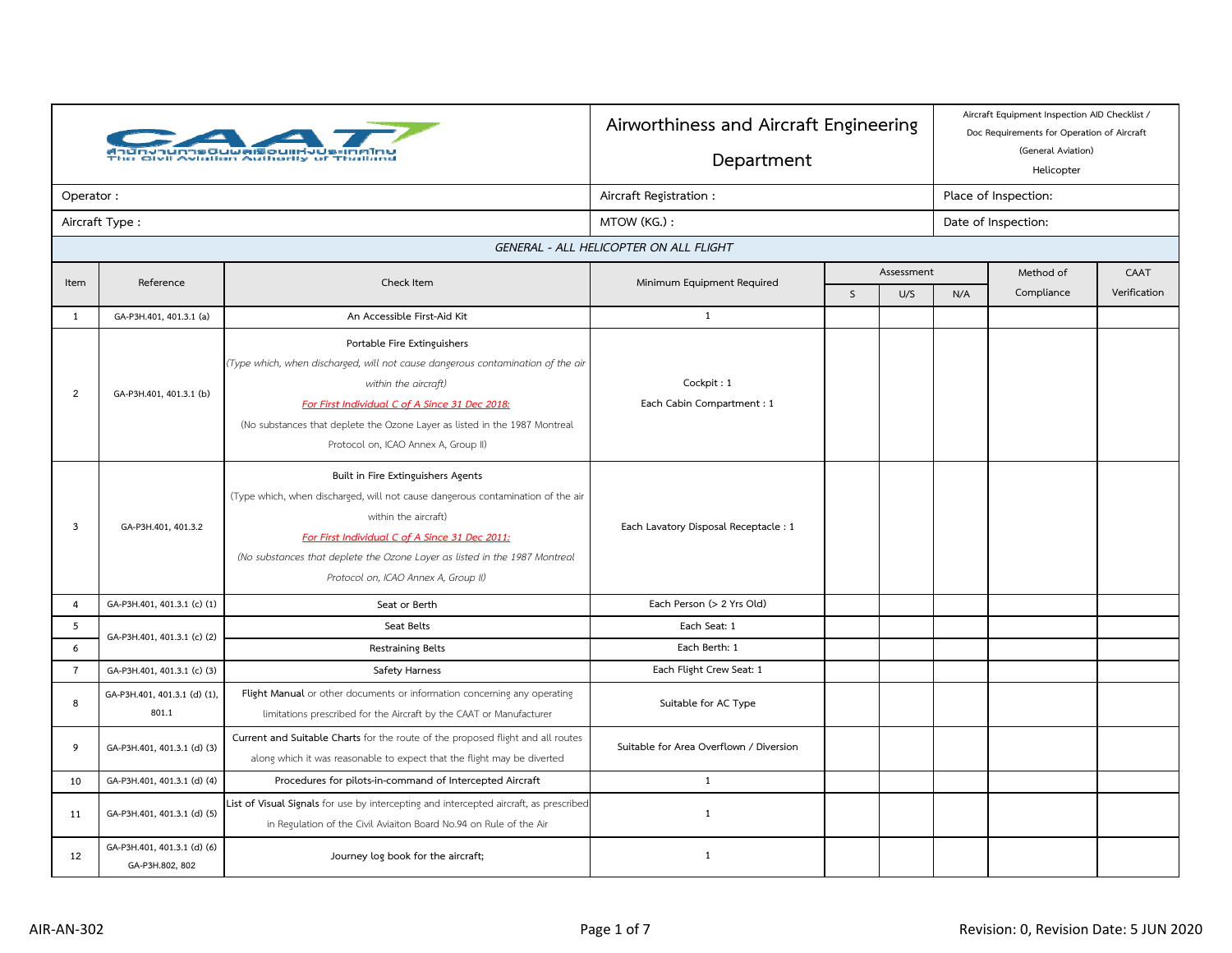|                |                                                                                     | GENERAL - ALL HELICOPTER ON ALL FLIGHT (Continue)                                                                                                  |                                                                                                               |                                           |              |                            |              |     |     |            |              |
|----------------|-------------------------------------------------------------------------------------|----------------------------------------------------------------------------------------------------------------------------------------------------|---------------------------------------------------------------------------------------------------------------|-------------------------------------------|--------------|----------------------------|--------------|-----|-----|------------|--------------|
| Item           | Reference                                                                           | Check Item                                                                                                                                         |                                                                                                               |                                           |              | Minimum Equipment Required | Assessment   |     |     | Method of  | CAAT         |
|                |                                                                                     |                                                                                                                                                    |                                                                                                               |                                           |              |                            | $\mathsf{S}$ | U/S | N/A | Compliance | Verification |
| 13             | GA-P3H.803, 803                                                                     | Placards, Listings, Instrument Markings, or Combinations                                                                                           |                                                                                                               | As Prescribed by CAAT                     |              |                            |              |     |     |            |              |
| 15             | GA-P3H.401, 401.3.1 (f)                                                             | Ground-Air Signal Codes<br>(For search and rescue purposes)                                                                                        | As Required by SAR Purposes                                                                                   |                                           |              |                            |              |     |     |            |              |
| 14             | GA-P3H.401, 401.3.1 (d) (2)                                                         | Any Specific Approval Issued by CAAT<br>(If applicable, for the operation(s) to be conducted)                                                      | As Required by Operation                                                                                      |                                           |              |                            |              |     |     |            |              |
| 16             | GA-P3H.408, 408.1 &<br>GA-P3H.408, 408.3                                            | Automatic ELT<br>(Operates simultaneous on 406 MHz and 121.5 MHz. Operate in accordance w/ the<br>relevant provision of ICAO Vol. III to Annex 10) | $\mathbf{1}$                                                                                                  |                                           |              |                            |              |     |     |            |              |
| 17             | GA-P3H.502, 502.1 (a) &<br>GA-P3H.502, 502.1 (b)                                    | Navigation Equipment<br>(In accordance with its flight plan; and<br>the requirements of air traffic services)                                      | As Required by Air Traffic Services                                                                           |                                           |              |                            |              |     |     |            |              |
| 18             | GA-P3H.409, 409.1                                                                   | Pressure - Altitude Reporting Transponder<br>(Transponder Mode C or S)                                                                             | $\mathbf{1}$<br>(Unless Exempted by Authority)                                                                |                                           |              |                            |              |     |     |            |              |
| 19             | GA-P3H.410, 410.1                                                                   | Microphones<br>(Boom or Throat microphones capable of operating below the transition level/altitude)                                               | Sufficient for All Flight Crew                                                                                |                                           |              |                            |              |     |     |            |              |
|                |                                                                                     | <b>FLIGHT OPERATION</b>                                                                                                                            |                                                                                                               |                                           |              |                            |              |     |     |            |              |
| Item           | Reference                                                                           | Check Item                                                                                                                                         | VFR                                                                                                           | $\mathrel{\mathop{\mathsf{I\mathbb{E}}}}$ | Night Flight | Minimum Equipment Required | Assessment   |     |     | Method of  | CAAT         |
|                |                                                                                     |                                                                                                                                                    |                                                                                                               |                                           |              |                            | $\mathsf{S}$ | U/S | N/A | Compliance | Verification |
| 1              | GA-P3H.402, 402.1 (a) (1) &<br>GA-P3H.402, 402.2 (a) &<br>GA-P3H.402, 402.3 (a) (1) | A Means of Measuring and Displaying Magnetic Heading<br>(Standby Magnetic Compass)                                                                 | $\checkmark$                                                                                                  | $\checkmark$                              | $\checkmark$ | $\mathbf{1}$               |              |     |     |            |              |
| $\overline{2}$ | GA-P3H.402, 402.1 (a) (2) &<br>GA-P3H.402, 402.2 (a) &<br>GA-P3H.402, 402.3 (a) (2) | A Means of Measuring and Displaying Barometric Altitude<br>(Altitude Indicator)                                                                    | $\checkmark$<br>$\checkmark$<br>$\checkmark$<br>$\mathbf{1}$                                                  |                                           |              |                            |              |     |     |            |              |
| 3              | GA-P3H.402, 402.1 (a) (3) &<br>GA-P3H.402, 402.2 (a) &<br>GA-P3H.402, 402.3 (a) (3) | A Means of Measuring and Displaying Indicated Airspeed<br>(Airspeed Indicator)                                                                     | $\mathbf{1}$<br>$\checkmark$<br>$\checkmark$<br>(For IFR:<br>$\checkmark$<br>Condensation & Icing Prevention) |                                           |              |                            |              |     |     |            |              |
| 4              | GA-P3H.402, 402.1 (b)                                                               | A Means of Measuring and Displaying Time in Hours, Minutes and Seconds<br>(A Timepiece)                                                            | $\checkmark$                                                                                                  | $\checkmark$                              | $\checkmark$ | $\mathbf{1}$               |              |     |     |            |              |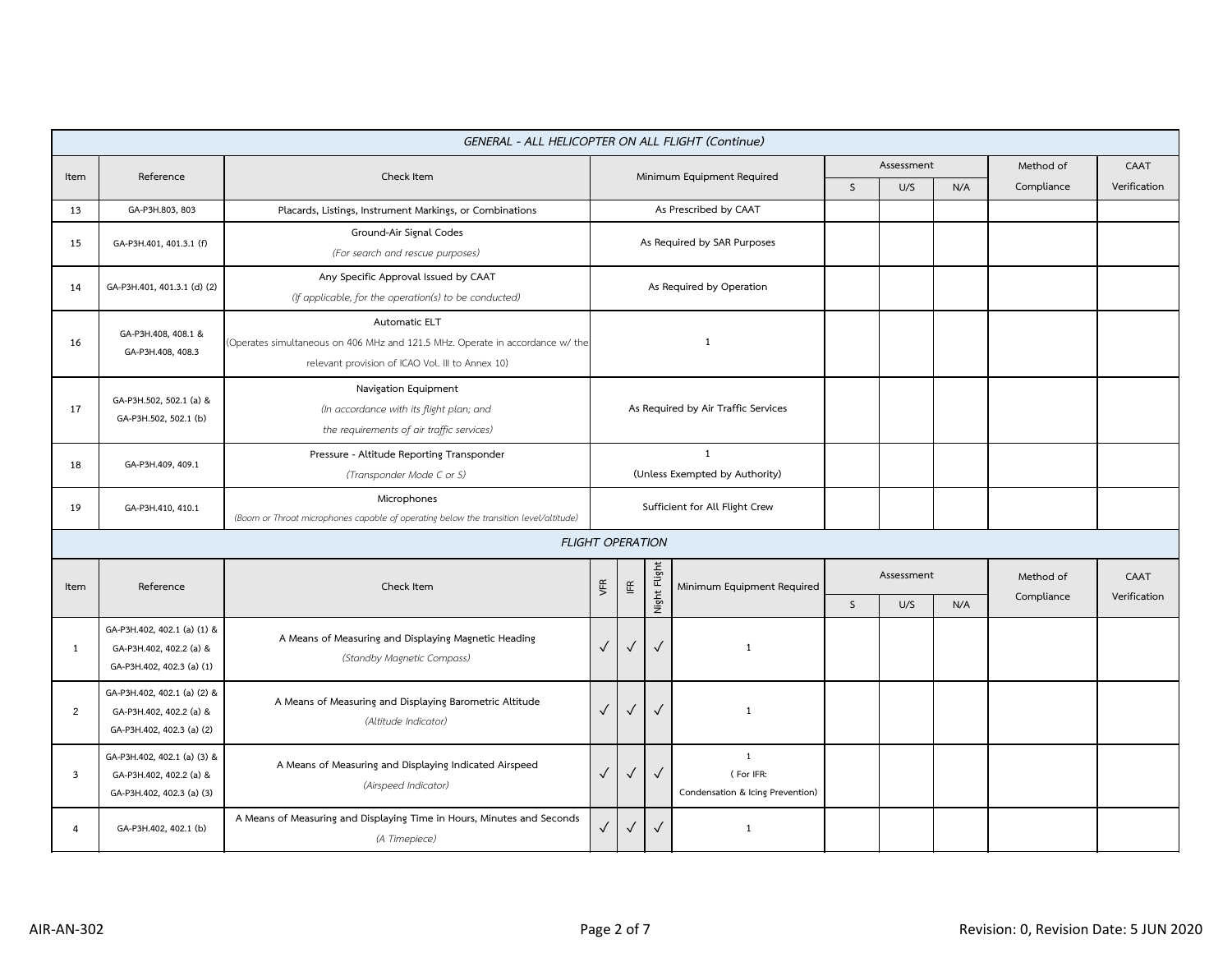|                |                                                      | <b>FLIGHT OPERATION (Continue)</b>                                                                                                                                                                                                                                                                                                         |                                    |              |                          |                            |              |            |     |            |              |
|----------------|------------------------------------------------------|--------------------------------------------------------------------------------------------------------------------------------------------------------------------------------------------------------------------------------------------------------------------------------------------------------------------------------------------|------------------------------------|--------------|--------------------------|----------------------------|--------------|------------|-----|------------|--------------|
| Item           | Reference                                            | Check Item                                                                                                                                                                                                                                                                                                                                 | VFR                                | $\mathbb{E}$ | Night Fligh <sup>-</sup> | Minimum Equipment Required |              | Assessment |     | Method of  | CAAT         |
|                |                                                      |                                                                                                                                                                                                                                                                                                                                            |                                    |              |                          |                            | $\mathsf{S}$ | U/S        | N/A | Compliance | Verification |
| $\mathbf{1}$   | GA-P3H.501, 501.4                                    | Radio Communication Equipment<br>(Conducting two-way communication with those aeronautical stations and on specified<br>frequencies. Each shall be independent of the other or others to the extent that a failure<br>in any one will not result in failure of any other. Two-way communication by using<br>emergency frequency 121.5 MHz) | Flight<br>Controlled<br>$\check{}$ | $\checkmark$ | $\checkmark$             | As Installed               |              |            |     |            |              |
| $\overline{2}$ | GA-P3H.402, 402.2 (c) &<br>GA-P3H.402, 402.3 (a) (4) | A Means of Measuring and Displaying Turn-and-Slip<br>(Turn-and-Slip Indicator)                                                                                                                                                                                                                                                             |                                    | $\checkmark$ | $\checkmark$             | $\mathbf{1}$               |              |            |     |            |              |
| 3              | GA-P3H.402, 402.2 (b) &<br>GA-P3H.402, 402.3 (a) (5) | A Means of Measuring and Displaying Aircraft Attitude<br>(Aircraft Attitude Indicator)                                                                                                                                                                                                                                                     |                                    | $\checkmark$ | $\checkmark$             | Each Pilot: 1              |              |            |     |            |              |
| $\overline{4}$ | GA-P3H.402, 402.2 (d) &<br>GA-P3H.402, 402.3 (a) (6) | A Means of Measuring and Displaying Stabilized Aircraft Heading<br>(Heading Indicator)                                                                                                                                                                                                                                                     |                                    | $\checkmark$ | $\checkmark$             | $\mathbf{1}$               |              |            |     |            |              |
| 5              | GA-P3H.402, 402.3 (a) (7)                            | Power Supply Indicator for Gyroscopic Instruments                                                                                                                                                                                                                                                                                          |                                    | $\checkmark$ | $\checkmark$             | $\mathbf{1}$               |              |            |     |            |              |
| 6              | GA-P3H.402, 402.3 (a) (8)                            | A Means of Measuring and Displaying Outside Air Temperature<br>(Outside Air Temperature Indicator)                                                                                                                                                                                                                                         |                                    | $\checkmark$ | $\checkmark$             | $\mathbf{1}$               |              |            |     |            |              |
| $\overline{7}$ | GA-P3H.402, 402.2 (e) &<br>GA-P3H.402, 402.3 (a) (9) | A Means of Measuring and Displaying Rate-of-climb and descent<br>(Vertical Speed Indicator)                                                                                                                                                                                                                                                |                                    | $\checkmark$ | $\sqrt{2}$               | 1                          |              |            |     |            |              |
| 8              | GA-P3H.402, 402.2 (g)                                | Anti-Collision Light                                                                                                                                                                                                                                                                                                                       |                                    |              | $\checkmark$             | 1 Set                      |              |            |     |            |              |
| 9              |                                                      | Navigation Light                                                                                                                                                                                                                                                                                                                           |                                    |              | $\checkmark$             | 1 Set                      |              |            |     |            |              |
| 10             | GA-P3H.402, 402.2 (h) &<br>GA-P3H.402, 402.3 (b)     | Landing lights                                                                                                                                                                                                                                                                                                                             |                                    |              | $\checkmark$             | 1 Set                      |              |            |     |            |              |
| 11             | GA-P3H.402, 402.2 (i)                                | Instrument Panel lighting<br>(Illumination for all flight instruments and equipment that are essential for the<br>safe operation of the aircraft that are used by the flight crew)                                                                                                                                                         |                                    |              | $\checkmark$             | 1 Set                      |              |            |     |            |              |
| 12             | GA-P3H.402, 402.2 (j)                                | Lights in all passenger compartments                                                                                                                                                                                                                                                                                                       |                                    |              | $\sqrt{}$                | 1 Set / Pax - Seat Row     |              |            |     |            |              |
| 13             | GA-P3H.402, 402.2 (k)                                | Independent Portable Light (Torch)                                                                                                                                                                                                                                                                                                         |                                    |              | $\checkmark$             | 1 / Crew Member Station    |              |            |     |            |              |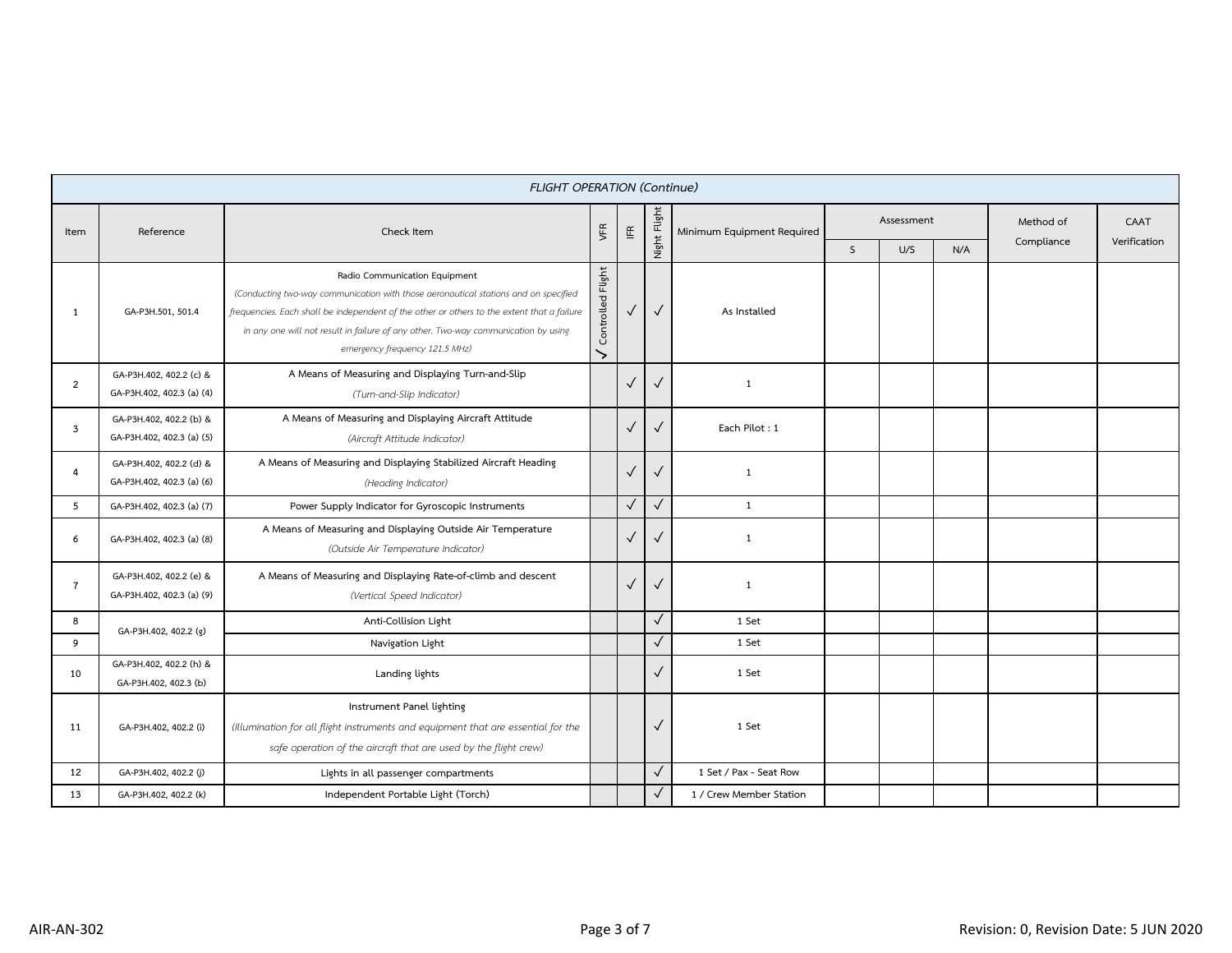|                |                                                  | <b>AREA of OPERATION</b>                                                                                                                                                                                                                         |                   |                                   |                                            |              |            |     |              |              |
|----------------|--------------------------------------------------|--------------------------------------------------------------------------------------------------------------------------------------------------------------------------------------------------------------------------------------------------|-------------------|-----------------------------------|--------------------------------------------|--------------|------------|-----|--------------|--------------|
| Item           | Reference                                        | Check Item                                                                                                                                                                                                                                       | Flight Over Water | Flight Over Designated Land Areas | Minimum Equipment Required                 |              | Assessment |     | Method<br>of | CAAT         |
|                |                                                  |                                                                                                                                                                                                                                                  |                   |                                   |                                            | <sub>S</sub> | U/S        | N/A | Compliance   | Verification |
|                |                                                  | Flight Over Designated Land Areas: Flight Over Areas Designated by CAAT in which Search and Rescue Would Be Especially Difficult                                                                                                                 |                   |                                   |                                            |              |            |     |              |              |
| $\mathbf{1}$   | GA-P3H.403, 403.1                                | A Permanent or Rapidly Deployable Means of Floatation<br>(E.g. Pop-out Float)                                                                                                                                                                    | $\checkmark$      |                                   | 1                                          |              |            |     |              |              |
| $\overline{2}$ | GA-P3H.403, 403.2.1 (a) &<br>GA-P3H.403, 403.2.3 | Life Jacket, or Equivalent Individual Floatation Device<br>(Stowed in a position readily accessible from the seat or berth & Shall be equipped with a<br>means of electric illumination for the purpose of facilitating the location of persons) | $\checkmark$      |                                   | Each Person: 1                             |              |            |     |              |              |
| $\overline{3}$ | GA-P3H.403, 403.2.1 (b)                          | Life-Saving Rafts<br>(Stowed so as to facilitate their ready use in emergency, provided with such life<br>saving equipment, including means of sustaining lise, as is appropriate to the<br>flight to be undertaken)                             |                   |                                   | Sufficient to Carry All Person On<br>Board |              |            |     |              |              |
| 4              | GA-P3H.408, 408.2                                | Survival ELT<br>(Contain in a raft or life jackets)                                                                                                                                                                                              | $\checkmark$      |                                   | Each Raft: 1 or<br>Each Life Jacket: 1     |              |            |     |              |              |
| 5              | GA-P3H.403, 403.2.1 (c)                          | Equipment for Making Sound Signals<br>(As prescribed in the International Regulations for Preventing Collisions at Sea)                                                                                                                          |                   |                                   | $\mathbf{1}$                               |              |            |     |              |              |
| 6              |                                                  | Signalling Devices                                                                                                                                                                                                                               |                   | $\checkmark$                      | 1                                          |              |            |     |              |              |
| $\overline{7}$ | GA-P3H.404, 404.1                                | Life-Saving Equipment<br>(Including means of sustaining life & Apprppriate to Area Overflown)                                                                                                                                                    |                   | $\checkmark$                      | 1                                          |              |            |     |              |              |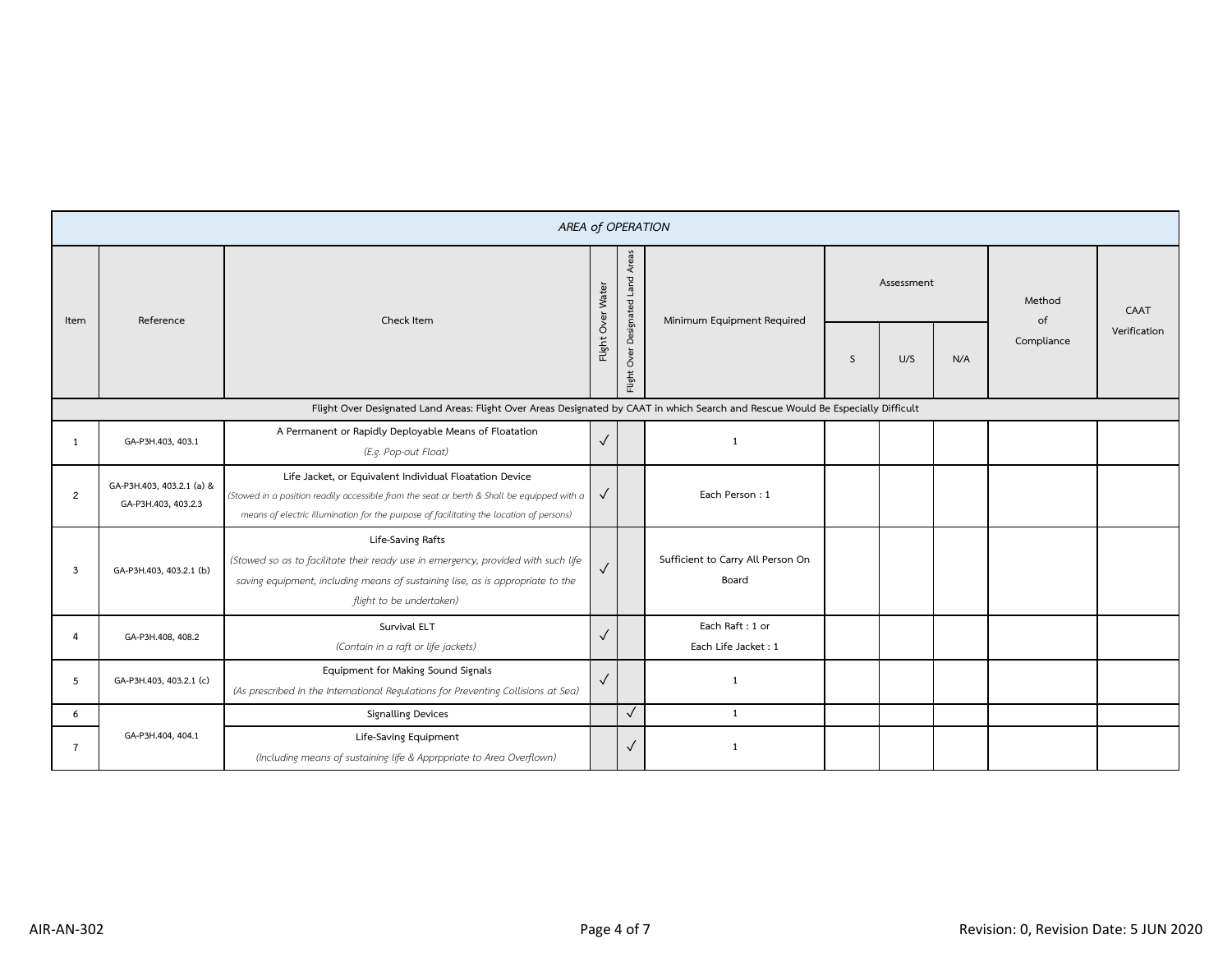|                | <b>FLIGHT CONDITION</b>                  |                                                                                                                                                                                                                                                                                                                                                                                                                                                                                      |                      |                        |                            |              |     |     |              |              |
|----------------|------------------------------------------|--------------------------------------------------------------------------------------------------------------------------------------------------------------------------------------------------------------------------------------------------------------------------------------------------------------------------------------------------------------------------------------------------------------------------------------------------------------------------------------|----------------------|------------------------|----------------------------|--------------|-----|-----|--------------|--------------|
| Item           | Reference<br>Check Item                  |                                                                                                                                                                                                                                                                                                                                                                                                                                                                                      | High Altitude Flight | Pressurized Helicopter | Minimum Equipment Required | Assessment   |     |     | Method<br>of | CAAT         |
|                |                                          |                                                                                                                                                                                                                                                                                                                                                                                                                                                                                      |                      |                        |                            | <sub>S</sub> | U/S | N/A | Compliance   | Verification |
| -1             | GA-P3H.405, 405.1 &<br>GA-P2A,210, 210.1 | For Operating at Alt. > 10,000 ft.<br>Oxygen Storage and Dispensing Apparatus<br>(Sufficient to Supply All Crew & At Least 10% of PAX for more that 30 minutes that the<br>pressure in compartments occupied by them will be between 700 hPa and 620 hPa &<br>Sufficient to Supply All Crew & PAX for any period of time that the atmospheric pressure in<br>compartments occupied by them will be less than 620 hPa)                                                                | $\checkmark$         |                        | As Prescirbed              |              |     |     |              |              |
| $\overline{2}$ | GA-P3H.405, 405.2 &<br>GA-P2A.210, 210.2 | For Operating at Alt. $> 10,000$ ft.<br>Oxygen Storage and Dispensing Apparatus<br>(In the event of loss of pressurization, Sufficient to Supply All Crew & PAX for any<br>period of time for any period that the atmospheric pressure in any compartment<br>occupied by them would be less than 700 hPa<br>For Operating at Alt. > 25,000 ft.<br>or Alt < 25,000 ft. but CANNOT Descend Safely to 13,000 ft. within 4 Mins.:<br>Sufficient to Supply All Crew & PAX for 10 minutes) | $\sqrt{}$            | $\checkmark$           | As Prescirbed              |              |     |     |              |              |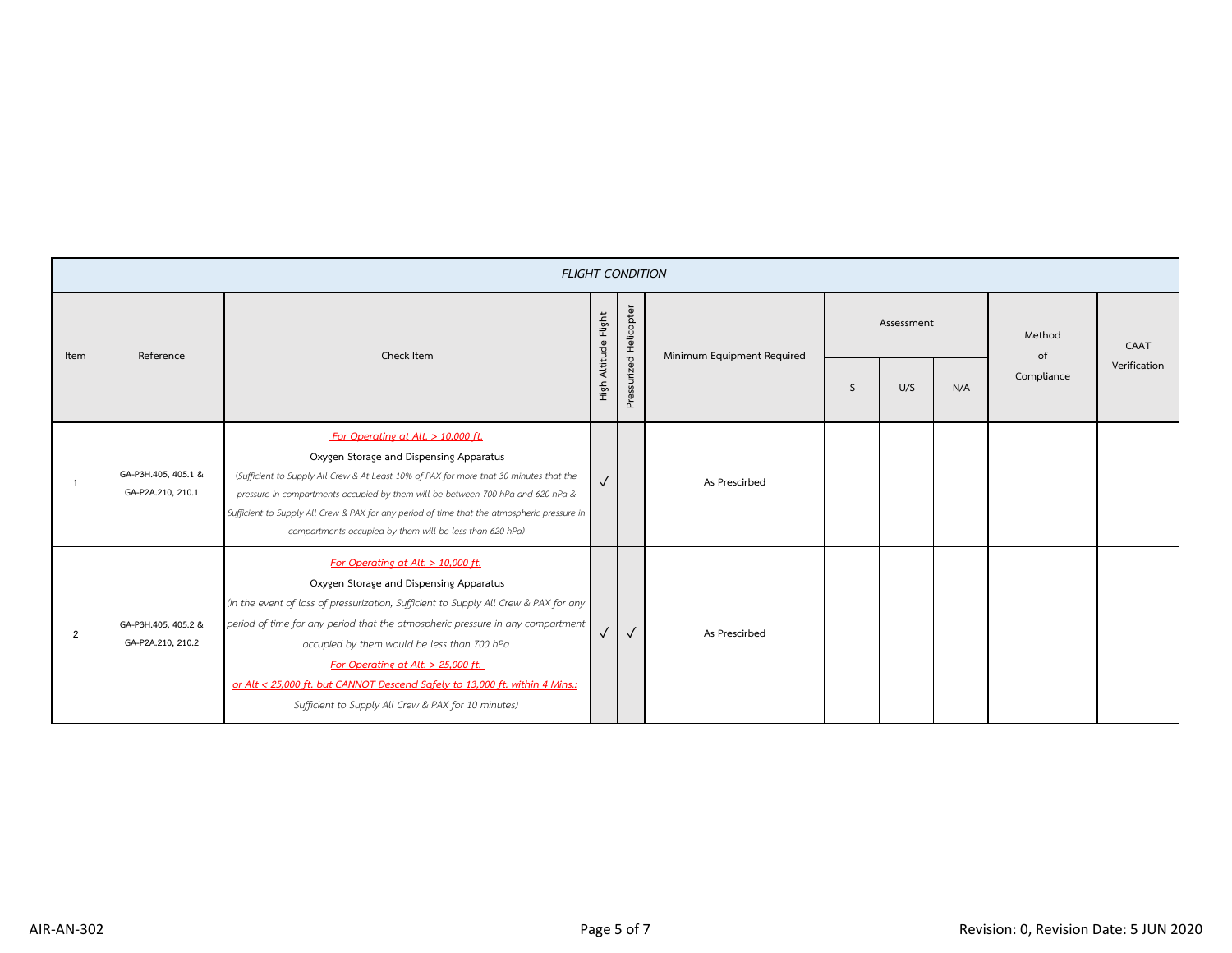|                |                                                                                                        | FLIGHT DATA RECORDER (FDR) & COCKPIT VOICE RECORDER (CVR)                                                                                                                                                                                                                                                                                                                                                                                                                                                                                                            |                             |              |            |     |            |              |
|----------------|--------------------------------------------------------------------------------------------------------|----------------------------------------------------------------------------------------------------------------------------------------------------------------------------------------------------------------------------------------------------------------------------------------------------------------------------------------------------------------------------------------------------------------------------------------------------------------------------------------------------------------------------------------------------------------------|-----------------------------|--------------|------------|-----|------------|--------------|
| Item           | Reference                                                                                              | Check Item                                                                                                                                                                                                                                                                                                                                                                                                                                                                                                                                                           | Minimum Equipment           | Assessment   |            |     | Method of  | CAAT         |
|                |                                                                                                        |                                                                                                                                                                                                                                                                                                                                                                                                                                                                                                                                                                      | Required                    | $\mathsf{S}$ | U/S        | N/A | Compliance | Verification |
| 1              | GA-P3H.407, 407.1.3 &<br>GA-P3H.407, 407.1.2 &<br>GA-P3H.407, 407.1.1 (a) &<br>GA-P3H.407, 407.1.1 (b) | For MTOW > 3,175 KG.<br><b>FDR</b><br>(Retain the information recorded during at least the last 10 hours of their operation & shall not use engraving<br>metal foil, frequency modulation (FM), photographic film or magnetic tape)<br>For First Individual C of A Since 1 Jan 2016:<br>(Which record at least the first 48 parameters listed in Table M-1 of Appendix M)<br>For MTOW > 7,000 KG. or PAX Seating Configuration > 19 & First Individual C of A Since 1 Jan 1989:<br>(Which record at least the first 30 parameters listed in Table M-1 of Appendix M) | 1                           |              |            |     |            |              |
| $\overline{2}$ | GA-P3H.407, 407.2                                                                                      | For MTOW > 7,000 KG.<br><b>CVR</b><br>(Capable of retaining the information recorded during at least the last 2 hours of their operation<br>& shall not use magnetic tape or wire)                                                                                                                                                                                                                                                                                                                                                                                   | 1                           |              |            |     |            |              |
| 3              | GA-P3H.407, 407.3                                                                                      | For Heliccopter w/ Controller-Pilot Datalink Communications Innstalled & Equipped w/ CVR<br>& First Individual C of A or Modification Since 1 Jan 2016<br>Data Link Recorder (DLR)<br>(Shall record on a crash-protected flight recorder all data link communications messages.<br>The minimum recording duration shall be be equal to the duration of the CVR.<br>Shall be able to be correlated to the recorded cockpit audio)                                                                                                                                     | 1                           |              |            |     |            |              |
|                |                                                                                                        | <b>SPECIAL OPERATIONS</b>                                                                                                                                                                                                                                                                                                                                                                                                                                                                                                                                            |                             |              |            |     |            |              |
|                |                                                                                                        |                                                                                                                                                                                                                                                                                                                                                                                                                                                                                                                                                                      | Minimum Equipment           |              | Assessment |     | Method of  | CAAT         |
| Item           | Reference                                                                                              | Check Item                                                                                                                                                                                                                                                                                                                                                                                                                                                                                                                                                           | Required                    | $\mathsf{S}$ | U/S        | N/A | Compliance | Verification |
| 1              | GA-P3H.501                                                                                             | For Performance Based Communication (PBC)<br>Communication Equipment                                                                                                                                                                                                                                                                                                                                                                                                                                                                                                 | As Required by RCP<br>Spec. |              |            |     |            |              |
| $\overline{2}$ | GA-P3H.502                                                                                             | For Performance Based Navigation (PBN)<br>Navigation Equipment                                                                                                                                                                                                                                                                                                                                                                                                                                                                                                       | As Required by RNP<br>Spec. |              |            |     |            |              |
| 3              | GA-P3H.503                                                                                             | For Performance Based Surveillance (PBS)<br>Surveillance Equipment                                                                                                                                                                                                                                                                                                                                                                                                                                                                                                   | As Required by RSP<br>Spec. |              |            |     |            |              |